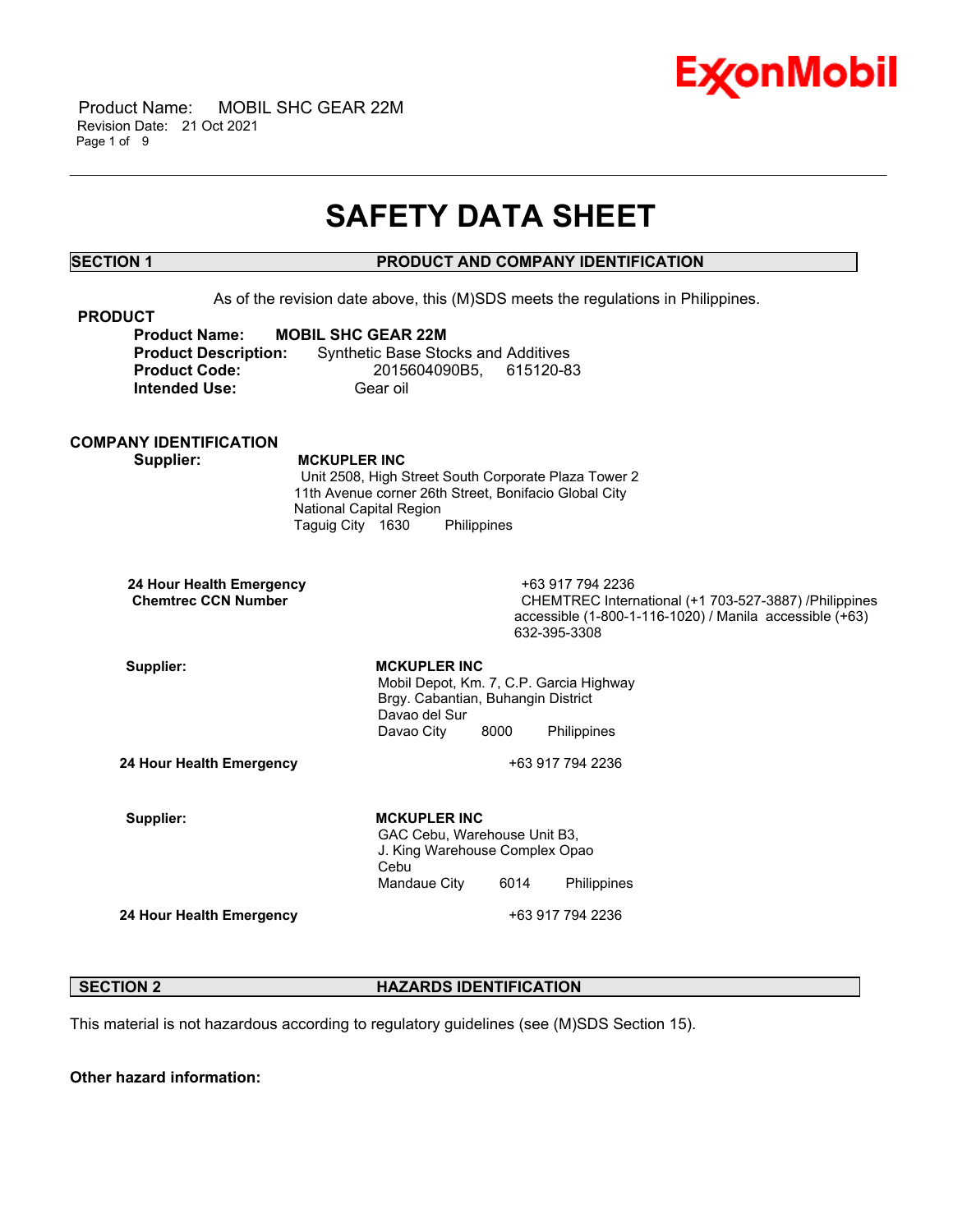

 Product Name: MOBIL SHC GEAR 22M Revision Date: 21 Oct 2021 Page 2 of 9

#### **PHYSICAL / CHEMICAL HAZARDS**

No significant hazards.

#### **HEALTH HAZARDS**

High-pressure injection under skin may cause serious damage. Excessive exposure may result in eye, skin, or respiratory irritation.

\_\_\_\_\_\_\_\_\_\_\_\_\_\_\_\_\_\_\_\_\_\_\_\_\_\_\_\_\_\_\_\_\_\_\_\_\_\_\_\_\_\_\_\_\_\_\_\_\_\_\_\_\_\_\_\_\_\_\_\_\_\_\_\_\_\_\_\_\_\_\_\_\_\_\_\_\_\_\_\_\_\_\_\_\_\_\_\_\_\_\_\_\_\_\_\_\_\_\_\_\_\_\_\_\_\_\_\_\_\_\_\_\_\_\_\_\_\_

#### **ENVIRONMENTAL HAZARDS**

No significant hazards.

**NOTE:** This material should not be used for any other purpose than the intended use in Section 1 without expert advice. Health studies have shown that chemical exposure may cause potential human health risks which may vary from person to person.

#### **SECTION 3 COMPOSITION / INFORMATION ON INGREDIENTS**

This material is defined as a mixture.

#### **Hazardous Substance(s) or Complex Substance(s) required for disclosure**

| <b>Name</b>                                                              | CAS#       | Concentration*   | <b>GHS Hazard Codes</b>                                                         |
|--------------------------------------------------------------------------|------------|------------------|---------------------------------------------------------------------------------|
| IAMINES. C12-14-TERT-ALKYL                                               | 68955-53-3 | $0.1 - 5.25\%$   | H302, H311, H317,<br>H330(2), H314(1B), H400(M<br>factor 1), $H410(M$ factor 1) |
| BENZENAMINE, N-PHENYL-, REACTION PRODUCTS WITH<br>2.4.4-TRIMETHYLPENTENE | 68411-46-1 | $1 - 5\%$        | H316, H402, H412                                                                |
| <b>ILONG-CHAIN ALKENYL AMINE</b>                                         | 112-90-3   | $0.01 - 5.025\%$ | H302, H304, H335.<br>H314(1B), H373, H400(M<br>factor 10), $H410(M$ factor 10)  |

\* All concentrations are percent by weight unless material is a gas. Gas concentrations are in percent by volume.

#### **SECTION 4 FIRST AID MEASURES**

#### **INHALATION**

Remove from further exposure. For those providing assistance, avoid exposure to yourself or others. Use adequate respiratory protection. If respiratory irritation, dizziness, nausea, or unconsciousness occurs, seek immediate medical assistance. If breathing has stopped, assist ventilation with a mechanical device or use mouth-to-mouth resuscitation.

#### **SKIN CONTACT**

Wash contact areas with soap and water. If product is injected into or under the skin, or into any part of the body, regardless of the appearance of the wound or its size, the individual should be evaluated immediately by a physician as a surgical emergency. Even though initial symptoms from high pressure injection may be minimal or absent, early surgical treatment within the first few hours may significantly reduce the ultimate extent of injury.

#### **EYE CONTACT**

Flush thoroughly with water. If irritation occurs, get medical assistance.

#### **INGESTION**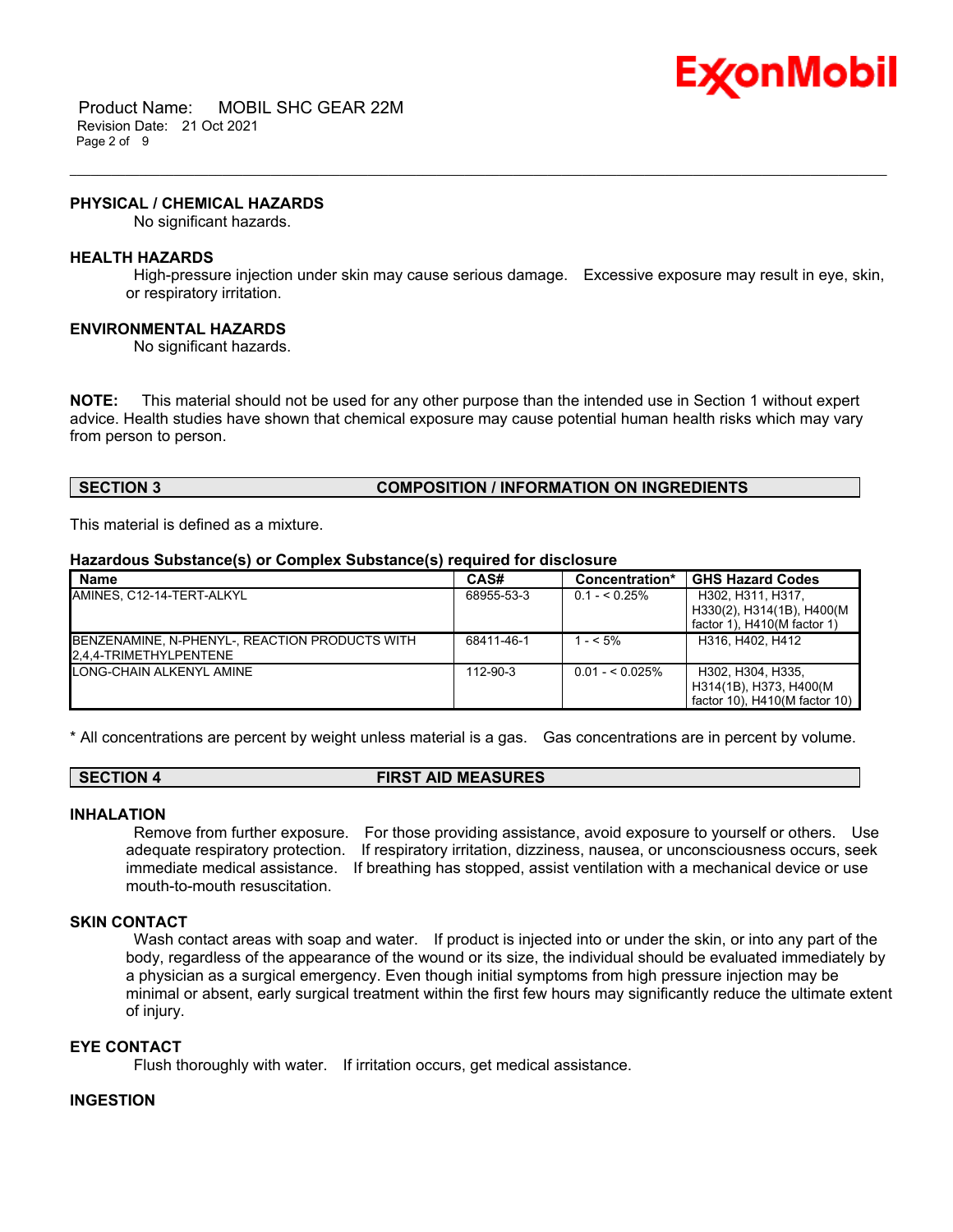

 Product Name: MOBIL SHC GEAR 22M Revision Date: 21 Oct 2021 Page 3 of 9

First aid is normally not required. Seek medical attention if discomfort occurs.

#### **NOTE TO PHYSICIAN**

None

#### **SECTION 5 FIRE FIGHTING MEASURES**

\_\_\_\_\_\_\_\_\_\_\_\_\_\_\_\_\_\_\_\_\_\_\_\_\_\_\_\_\_\_\_\_\_\_\_\_\_\_\_\_\_\_\_\_\_\_\_\_\_\_\_\_\_\_\_\_\_\_\_\_\_\_\_\_\_\_\_\_\_\_\_\_\_\_\_\_\_\_\_\_\_\_\_\_\_\_\_\_\_\_\_\_\_\_\_\_\_\_\_\_\_\_\_\_\_\_\_\_\_\_\_\_\_\_\_\_\_\_

#### **EXTINGUISHING MEDIA**

**Appropriate Extinguishing Media:** Use water fog, foam, dry chemical or carbon dioxide (CO2) to extinguish flames.

**Inappropriate Extinguishing Media:** Straight Streams of Water

#### **FIRE FIGHTING**

**Fire Fighting Instructions:** Evacuate area. Prevent runoff from fire control or dilution from entering streams, sewers, or drinking water supply. Firefighters should use standard protective equipment and in enclosed spaces, self-contained breathing apparatus (SCBA). Use water spray to cool fire exposed surfaces and to protect personnel.

**Hazardous Combustion Products:** Aldehydes, Incomplete combustion products, Oxides of carbon, Smoke, Fume, Sulfur oxides

#### **FLAMMABILITY PROPERTIES**

**Flash Point [Method]:** >210°C (410°F) [ASTM D-92] **Flammable Limits (Approximate volume % in air):** LEL: 0.9 UEL: 7.0 **Autoignition Temperature:** N/D

#### **SECTION 6 ACCIDENTAL RELEASE MEASURES**

#### **NOTIFICATION PROCEDURES**

In the event of a spill or accidental release, notify relevant authorities in accordance with all applicable regulations.

#### **PROTECTIVE MEASURES**

Avoid contact with spilled material. See Section 5 for fire fighting information. See the Hazard Identification Section for Significant Hazards. See Section 4 for First Aid Advice. See Section 8 for advice on the minimum requirements for personal protective equipment. Additional protective measures may be necessary, depending on the specific circumstances and/or the expert judgment of the emergency responders.

#### **SPILL MANAGEMENT**

**Land Spill:** Stop leak if you can do it without risk. Recover by pumping or with suitable absorbent.

**Water Spill:** Stop leak if you can do it without risk. Confine the spill immediately with booms. Warn other shipping. Remove from the surface by skimming or with suitable absorbents. Seek the advice of a specialist before using dispersants.

Water spill and land spill recommendations are based on the most likely spill scenario for this material; however, geographic conditions, wind, temperature, (and in the case of a water spill) wave and current direction and speed may greatly influence the appropriate action to be taken. For this reason, local experts should be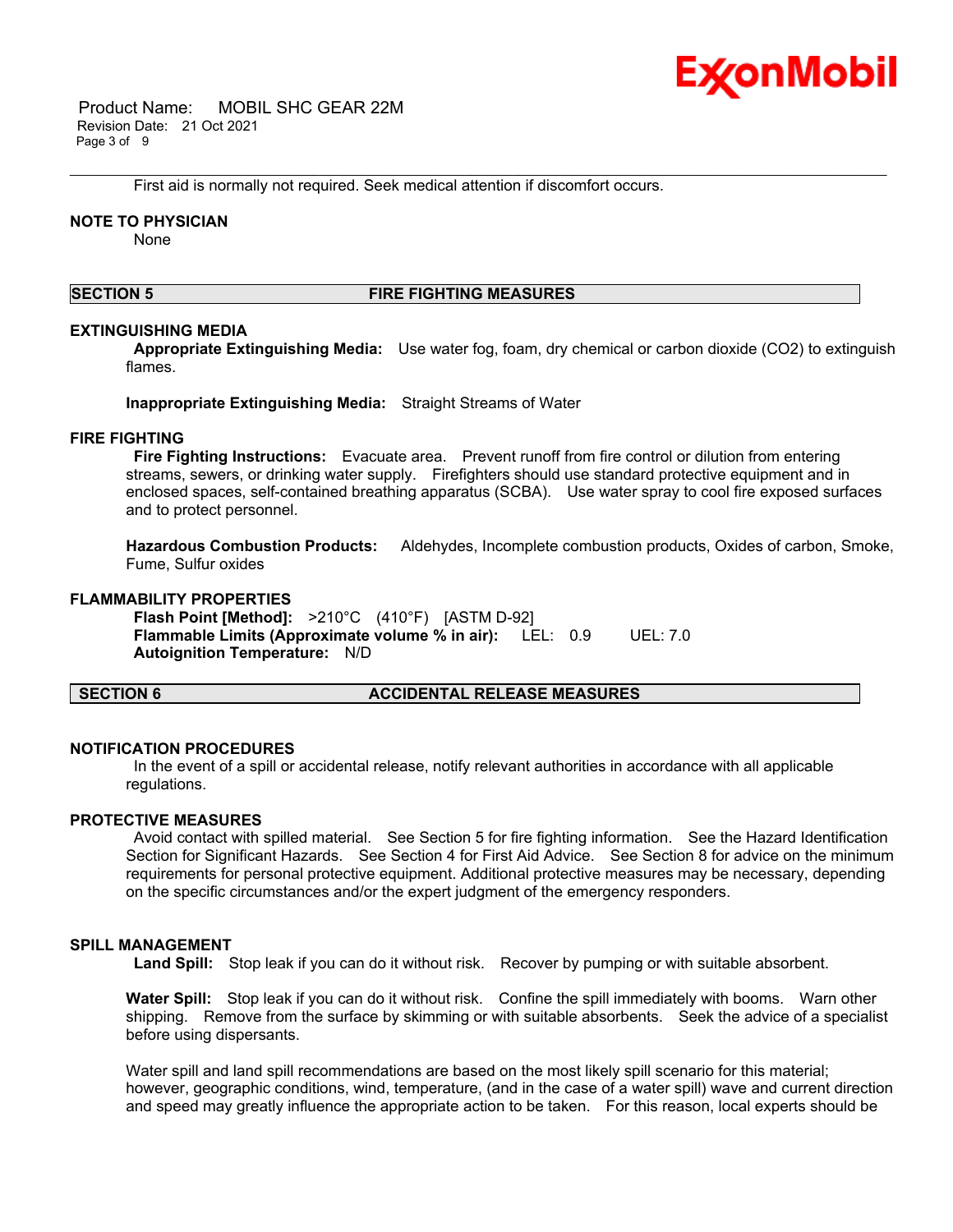

 Product Name: MOBIL SHC GEAR 22M Revision Date: 21 Oct 2021 Page 4 of 9

consulted. Note: Local regulations may prescribe or limit action to be taken.

#### **ENVIRONMENTAL PRECAUTIONS**

Large Spills: Dike far ahead of liquid spill for later recovery and disposal. Prevent entry into waterways, sewers, basements or confined areas.

\_\_\_\_\_\_\_\_\_\_\_\_\_\_\_\_\_\_\_\_\_\_\_\_\_\_\_\_\_\_\_\_\_\_\_\_\_\_\_\_\_\_\_\_\_\_\_\_\_\_\_\_\_\_\_\_\_\_\_\_\_\_\_\_\_\_\_\_\_\_\_\_\_\_\_\_\_\_\_\_\_\_\_\_\_\_\_\_\_\_\_\_\_\_\_\_\_\_\_\_\_\_\_\_\_\_\_\_\_\_\_\_\_\_\_\_\_\_

#### **SECTION 7 HANDLING AND STORAGE**

#### **HANDLING**

 Prevent small spills and leakage to avoid slip hazard. Material can accumulate static charges which may cause an electrical spark (ignition source). When the material is handled in bulk, an electrical spark could ignite any flammable vapors from liquids or residues that may be present (e.g., during switch-loading operations). Use proper bonding and/or ground procedures. However, bonding and grounds may not eliminate the hazard from static accumulation. Consult local applicable standards for guidance. Additional references include American Petroleum Institute 2003 (Protection Against Ignitions Arising out of Static, Lightning and Stray Currents) or National Fire Protection Agency 77 (Recommended Practice on Static Electricity) or CENELEC CLC/TR 50404 (Electrostatics - Code of practice for the avoidance of hazards due to static electricity).

**Static Accumulator:** This material is a static accumulator.

#### **STORAGE**

The type of container used to store the material may affect static accumulation and dissipation. Do not store in open or unlabelled containers.

#### **SECTION 8 EXPOSURE CONTROLS / PERSONAL PROTECTION**

**Exposure limits/standards for materials that can be formed when handling this product:** When mists/aerosols can occur the following is recommended:  $5 \text{ mg/m}^3$  - ACGIH TLV (inhalable fraction).

NOTE: Limits/standards shown for guidance only. Follow applicable regulations.

#### **ENGINEERING CONTROLS**

The level of protection and types of controls necessary will vary depending upon potential exposure conditions. Control measures to consider:

No special requirements under ordinary conditions of use and with adequate ventilation.

#### **PERSONAL PROTECTION**

Personal protective equipment selections vary based on potential exposure conditions such as applications, handling practices, concentration and ventilation. Information on the selection of protective equipment for use with this material, as provided below, is based upon intended, normal usage.

**Respiratory Protection:** If engineering controls do not maintain airborne contaminant concentrations at a level which is adequate to protect worker health, an approved respirator may be appropriate. Respirator selection, use, and maintenance must be in accordance with regulatory requirements, if applicable. Types of respirators to be considered for this material include:

No special requirements under ordinary conditions of use and with adequate ventilation. Particulate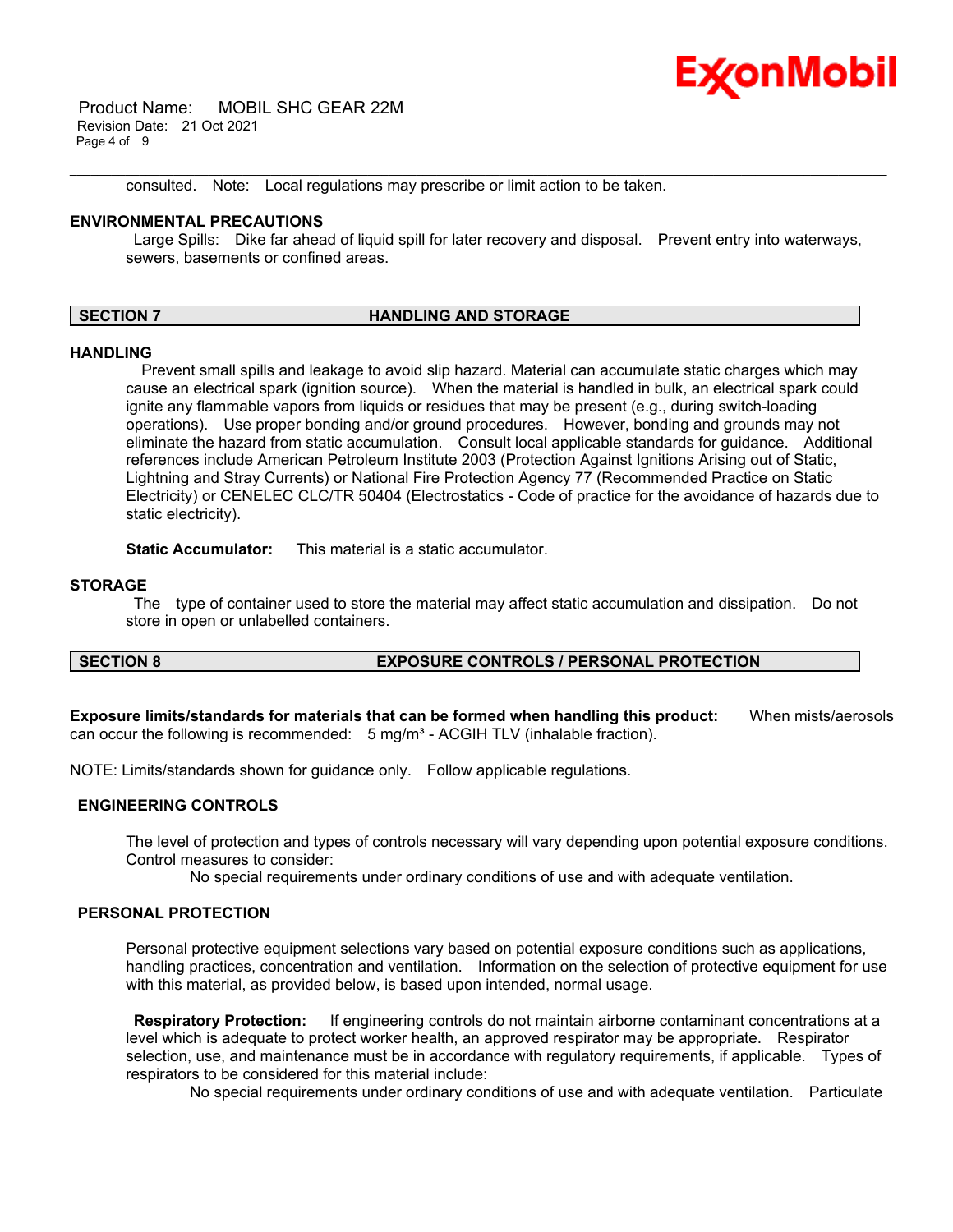

 Product Name: MOBIL SHC GEAR 22M Revision Date: 21 Oct 2021 Page 5 of 9

> For high airborne concentrations, use an approved supplied-air respirator, operated in positive pressure mode. Supplied air respirators with an escape bottle may be appropriate when oxygen levels are inadequate, gas/vapor warning properties are poor, or if air purifying filter capacity/rating may be exceeded.

\_\_\_\_\_\_\_\_\_\_\_\_\_\_\_\_\_\_\_\_\_\_\_\_\_\_\_\_\_\_\_\_\_\_\_\_\_\_\_\_\_\_\_\_\_\_\_\_\_\_\_\_\_\_\_\_\_\_\_\_\_\_\_\_\_\_\_\_\_\_\_\_\_\_\_\_\_\_\_\_\_\_\_\_\_\_\_\_\_\_\_\_\_\_\_\_\_\_\_\_\_\_\_\_\_\_\_\_\_\_\_\_\_\_\_\_\_\_

**Hand Protection:** Any specific glove information provided is based on published literature and glove manufacturer data. Glove suitability and breakthrough time will differ depending on the specific use conditions. Contact the glove manufacturer for specific advice on glove selection and breakthrough times for your use conditions. Inspect and replace worn or damaged gloves. The types of gloves to be considered for this material include:

No protection is ordinarily required under normal conditions of use. Nitrile,Viton

**Eye Protection:** If contact is likely, safety glasses with side shields are recommended.

**Skin and Body Protection:** Any specific clothing information provided is based on published literature or manufacturer data. The types of clothing to be considered for this material include:

No skin protection is ordinarily required under normal conditions of use. In accordance with good industrial hygiene practices, precautions should be taken to avoid skin contact.

**Specific Hygiene Measures:** Always observe good personal hygiene measures, such as washing after handling the material and before eating, drinking, and/or smoking. Routinely wash work clothing and protective equipment to remove contaminants. Discard contaminated clothing and footwear that cannot be cleaned. Practice good housekeeping.

#### **ENVIRONMENTAL CONTROLS**

Comply with applicable environmental regulations limiting discharge to air, water and soil. Protect the environment by applying appropriate control measures to prevent or limit emissions.

#### **SECTION 9 PHYSICAL AND CHEMICAL PROPERTIES**

**Note: Physical and chemical properties are provided for safety, health and environmental considerations only and may not fully represent product specifications. Contact the Supplier for additional information.**

#### **GENERAL INFORMATION**

**Physical State:** Liquid **Color:** Amber **Odor:** Characteristic **Odor Threshold:** N/D

#### **IMPORTANT HEALTH, SAFETY, AND ENVIRONMENTAL INFORMATION**

**Relative Density (at 15.6 °C):** 0.92 [ASTM D4052] **Flammability (Solid, Gas):** N/A **Flash Point [Method]:** >210°C (410°F) [ASTM D-92] **Flammable Limits (Approximate volume % in air):** LEL: 0.9 UEL: 7.0 **Autoignition Temperature:** N/D **Boiling Point / Range:** > 316°C (600°F) [Estimated] **Decomposition Temperature:** N/D **Vapor Density (Air = 1):** > 2 at 101 kPa [Estimated] **Vapor Pressure:** < 0.013 kPa (0.1 mm Hg) at 20 °C [Estimated] **Evaporation Rate (n-butyl acetate = 1):** N/D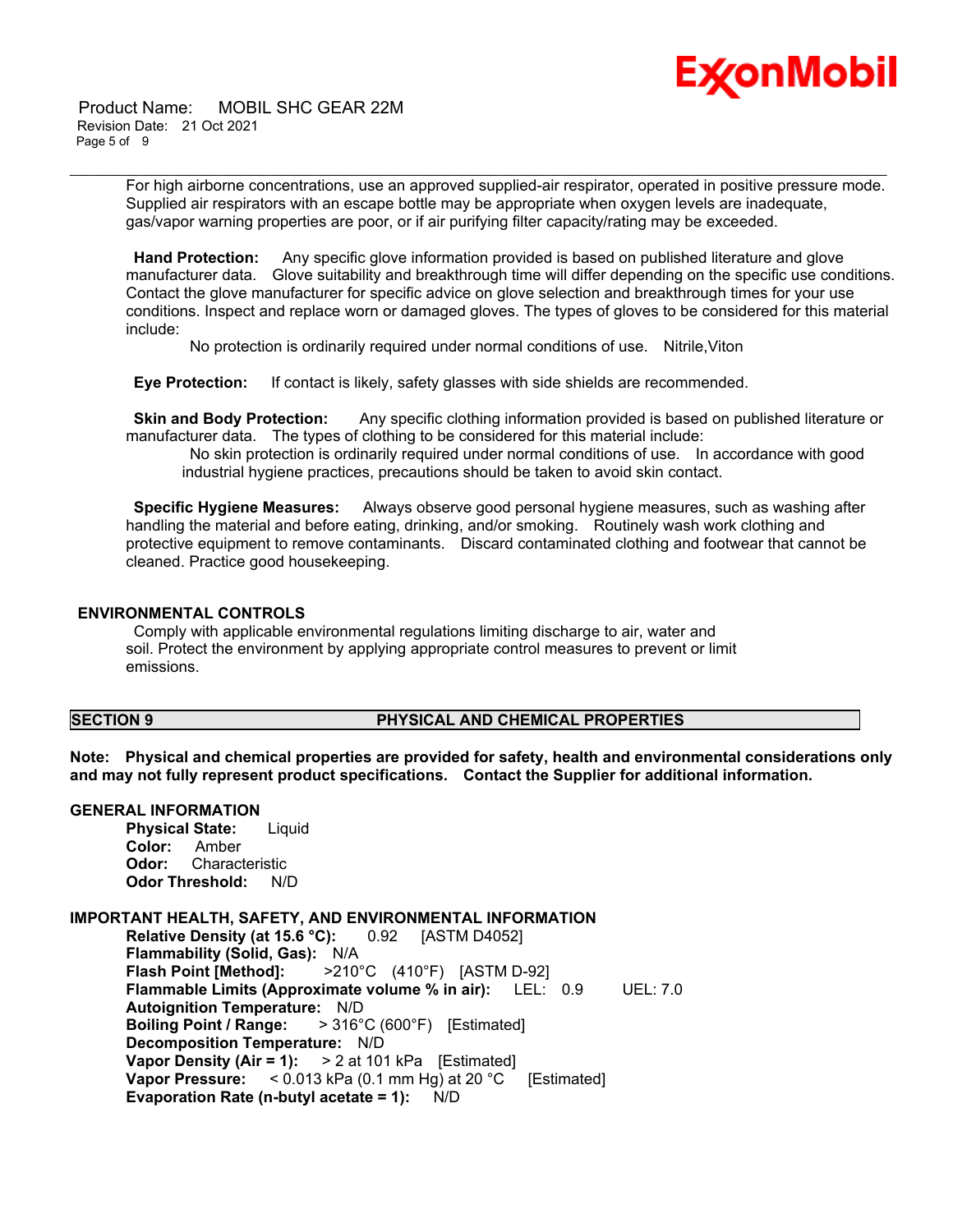

 Product Name: MOBIL SHC GEAR 22M Revision Date: 21 Oct 2021 Page 6 of 9

> **pH:** N/A **Log Pow (n-Octanol/Water Partition Coefficient):** > 3.5 [Estimated] **Solubility in Water:** Negligible **Viscosity:** 23250 cSt (23250 mm2/sec) at 40 °C | 694 cSt (694 mm2/sec) at 100°C [ASTM D 445] **Oxidizing Properties:** See Hazards Identification Section.

\_\_\_\_\_\_\_\_\_\_\_\_\_\_\_\_\_\_\_\_\_\_\_\_\_\_\_\_\_\_\_\_\_\_\_\_\_\_\_\_\_\_\_\_\_\_\_\_\_\_\_\_\_\_\_\_\_\_\_\_\_\_\_\_\_\_\_\_\_\_\_\_\_\_\_\_\_\_\_\_\_\_\_\_\_\_\_\_\_\_\_\_\_\_\_\_\_\_\_\_\_\_\_\_\_\_\_\_\_\_\_\_\_\_\_\_\_\_

#### **OTHER INFORMATION**

**Freezing Point:** N/D **Melting Point: N/A<br>Pour Point: 6°C Pour Point:** 6°C (43°F) [ASTM D97]

### **SECTION 10 STABILITY AND REACTIVITY**

**STABILITY:** Material is stable under normal conditions.

**CONDITIONS TO AVOID:** Excessive heat. High energy sources of ignition.

**MATERIALS TO AVOID:** Strong oxidizers

**HAZARDOUS DECOMPOSITION PRODUCTS:** Material does not decompose at ambient temperatures.

**POSSIBILITY OF HAZARDOUS REACTIONS:** Hazardous polymerization will not occur.

#### **SECTION 11 TOXICOLOGICAL INFORMATION**

#### **INFORMATION ON TOXICOLOGICAL EFFECTS**

| <b>Hazard Class</b>                                               | <b>Conclusion / Remarks</b>                                                                        |  |
|-------------------------------------------------------------------|----------------------------------------------------------------------------------------------------|--|
| <b>Inhalation</b>                                                 |                                                                                                    |  |
| Acute Toxicity: No end point data for<br>material.                | Minimally Toxic. Based on assessment of the components.                                            |  |
| Irritation: No end point data for material.                       | Negligible hazard at ambient/normal handling temperatures.                                         |  |
| Ingestion                                                         |                                                                                                    |  |
| Acute Toxicity: No end point data for<br>material.                | Minimally Toxic. Based on assessment of the components.                                            |  |
| <b>Skin</b>                                                       |                                                                                                    |  |
| Acute Toxicity: No end point data for<br>lmaterial.               | Minimally Toxic. Based on assessment of the components.                                            |  |
| Skin Corrosion/Irritation: No end point data<br>lfor material.    | Negligible irritation to skin at ambient temperatures. Based on<br>assessment of the components.   |  |
| <b>Eye</b>                                                        |                                                                                                    |  |
| Serious Eye Damage/Irritation: No end point<br>data for material. | May cause mild, short-lasting discomfort to eyes. Based on<br>assessment of the components.        |  |
| <b>Sensitization</b>                                              |                                                                                                    |  |
| Respiratory Sensitization: No end point data<br>for material.     | Not expected to be a respiratory sensitizer.                                                       |  |
| Skin Sensitization: No end point data for<br>material.            | Not expected to be a skin sensitizer. Based on assessment of the<br>components.                    |  |
| <b>Aspiration: Data available.</b>                                | Not expected to be an aspiration hazard. Based on physico-<br>chemical properties of the material. |  |
| Germ Cell Mutagenicity: No end point data<br>lfor material.       | Not expected to be a germ cell mutagen. Based on assessment of<br>the components.                  |  |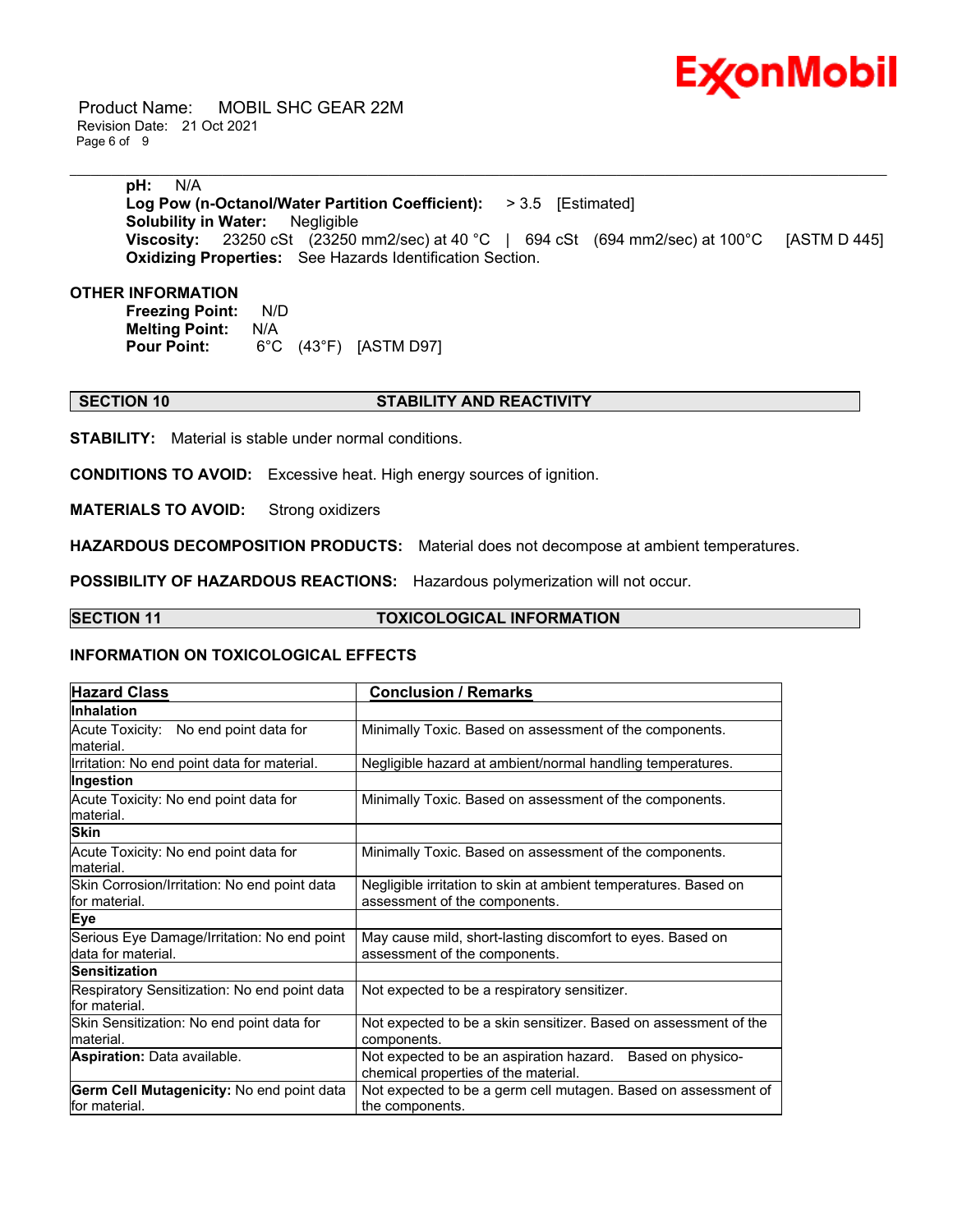

 Product Name: MOBIL SHC GEAR 22M Revision Date: 21 Oct 2021 Page 7 of 9

| Carcinogenicity: No end point data for<br>Imaterial.      | Not expected to cause cancer. Based on assessment of the<br>components.                                           |
|-----------------------------------------------------------|-------------------------------------------------------------------------------------------------------------------|
|                                                           |                                                                                                                   |
| Reproductive Toxicity: No end point data<br>for material. | Not expected to be a reproductive toxicant. Based on assessment<br>of the components.                             |
| Lactation: No end point data for material.                | Not expected to cause harm to breast-fed children.                                                                |
| Specific Target Organ Toxicity (STOT)                     |                                                                                                                   |
| Single Exposure: No end point data for<br>Imaterial.      | Not expected to cause organ damage from a single exposure.                                                        |
| Repeated Exposure: No end point data for<br>material.     | Not expected to cause organ damage from prolonged or repeated<br>exposure. Based on assessment of the components. |

### **TOXICITY FOR SUBSTANCES**

| <b>NAME</b>                | <b>ACUTE TOXICITY</b>                                                                                                                              |
|----------------------------|----------------------------------------------------------------------------------------------------------------------------------------------------|
| IAMINES. C12-14-TERT-ALKYL | Dermal Lethality: LD50 251 mg/kg (Rat); Inhalation Lethality: 4<br>hour(s) LC50 1.19 mg/l (Vapor) (Rat); Oral Lethality: LD50 612<br>$mg/kg$ (Rat) |

### **OTHER INFORMATION**

#### **For the product itself:**

Repeated and/or prolonged exposure may cause irritation to the skin, eyes, or respiratory tract. Component concentrations in this formulation would not be expected to cause skin sensitization, based on tests of the components, this formulation, or similar formulations.

#### **Contains:**

Synthetic base oils: Not expected to cause significant health effects under conditions of normal use, based on laboratory studies with the same or similar materials. Not mutagenic or genotoxic. Not sensitizing in test animals and humans.

#### **IARC Classification:**

**The following ingredients are cited on the lists below:** None.

|              | --REGULATORY LISTS SEARCHED-- |              |  |
|--------------|-------------------------------|--------------|--|
| $1 = IARC 1$ | $2 = IARC 2A$                 | $3 = IARC2B$ |  |

#### **SECTION 12 ECOLOGICAL INFORMATION**

The information given is based on data for the material, components of the material, or for similar materials, through the application of bridging principals.

#### **ECOTOXICITY**

Material -- Not expected to be harmful to aquatic organisms.

#### **MOBILITY**

 Base oil component -- Low solubility and floats and is expected to migrate from water to the land. Expected to partition to sediment and wastewater solids.

#### **SECTION 13 DISPOSAL CONSIDERATIONS**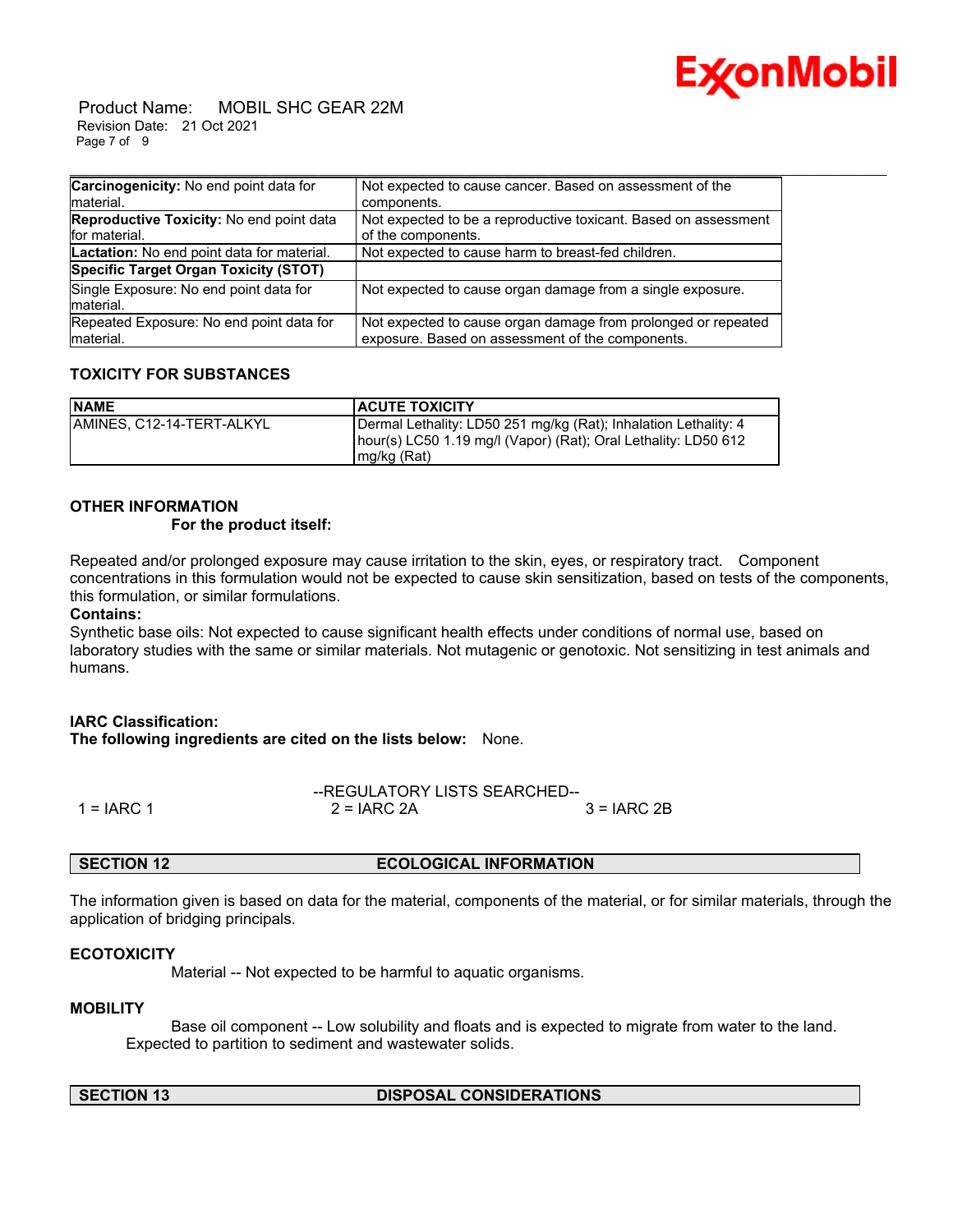

 Product Name: MOBIL SHC GEAR 22M Revision Date: 21 Oct 2021 Page 8 of 9

Disposal recommendations based on material as supplied. Disposal must be in accordance with current applicable laws and regulations, and material characteristics at time of disposal.

\_\_\_\_\_\_\_\_\_\_\_\_\_\_\_\_\_\_\_\_\_\_\_\_\_\_\_\_\_\_\_\_\_\_\_\_\_\_\_\_\_\_\_\_\_\_\_\_\_\_\_\_\_\_\_\_\_\_\_\_\_\_\_\_\_\_\_\_\_\_\_\_\_\_\_\_\_\_\_\_\_\_\_\_\_\_\_\_\_\_\_\_\_\_\_\_\_\_\_\_\_\_\_\_\_\_\_\_\_\_\_\_\_\_\_\_\_\_

#### **DISPOSAL RECOMMENDATIONS**

Product is suitable for burning in an enclosed controlled burner for fuel value or disposal by supervised incineration at very high temperatures to prevent formation of undesirable combustion products. Protect the environment. Dispose of used oil at designated sites. Minimize skin contact. Do not mix used oils with solvents, brake fluids or coolants.

**Empty Container Warning** Empty Container Warning (where applicable): Empty containers may contain residue and can be dangerous. Do not attempt to refill or clean containers without proper instructions. Empty drums should be completely drained and safely stored until appropriately reconditioned or disposed. Empty containers should be taken for recycling, recovery, or disposal through suitably qualified or licensed contractor and in accordance with governmental regulations. DO NOT PRESSURISE, CUT, WELD, BRAZE, SOLDER, DRILL, GRIND, OR EXPOSE SUCH CONTAINERS TO HEAT, FLAME, SPARKS, STATIC ELECTRICITY, OR OTHER SOURCES OF IGNITION. THEY MAY EXPLODE AND CAUSE INJURY OR DEATH.

**SECTION 14 TRANSPORT INFORMATION**

**LAND** : Not Regulated for Land Transport

**SEA (IMDG):** Not Regulated for Sea Transport according to IMDG-Code

**Marine Pollutant:** No

**AIR (IATA):** Not Regulated for Air Transport

#### **SECTION 15 REGULATORY INFORMATION**

**This material is not considered hazardous according to the Classification of Chemicals based on Globally Harmonized System of Classification and Labelling of Chemicals (GHS) under the Joint DTI-DENR-DA-DOF-DOH-DILG-DOLE-DOTC Administrative Order No. 01 Series of 2009 by ministries.**

#### **REGULATORY STATUS AND APPLICABLE LAWS AND REGULATIONS**

**Product is under Philippines PCL/CCO:** Not Regulated **Ozone Depleting Substances (ODS) (Chemical Control Order, DENR Admin. Order No. 2013-25):** Not Regulated

**Listed or exempt from listing/notification on the following chemical inventories :** AIIC, DSL, ENCS, IECSC, ISHL, KECI, PICCS, TCSI, TSCA

**SECTION 16 OTHER INFORMATION**

**N/D = Not determined, N/A = Not applicable KEY TO THE H-CODES CONTAINED IN SECTION 3 OF THIS DOCUMENT (for information only):**